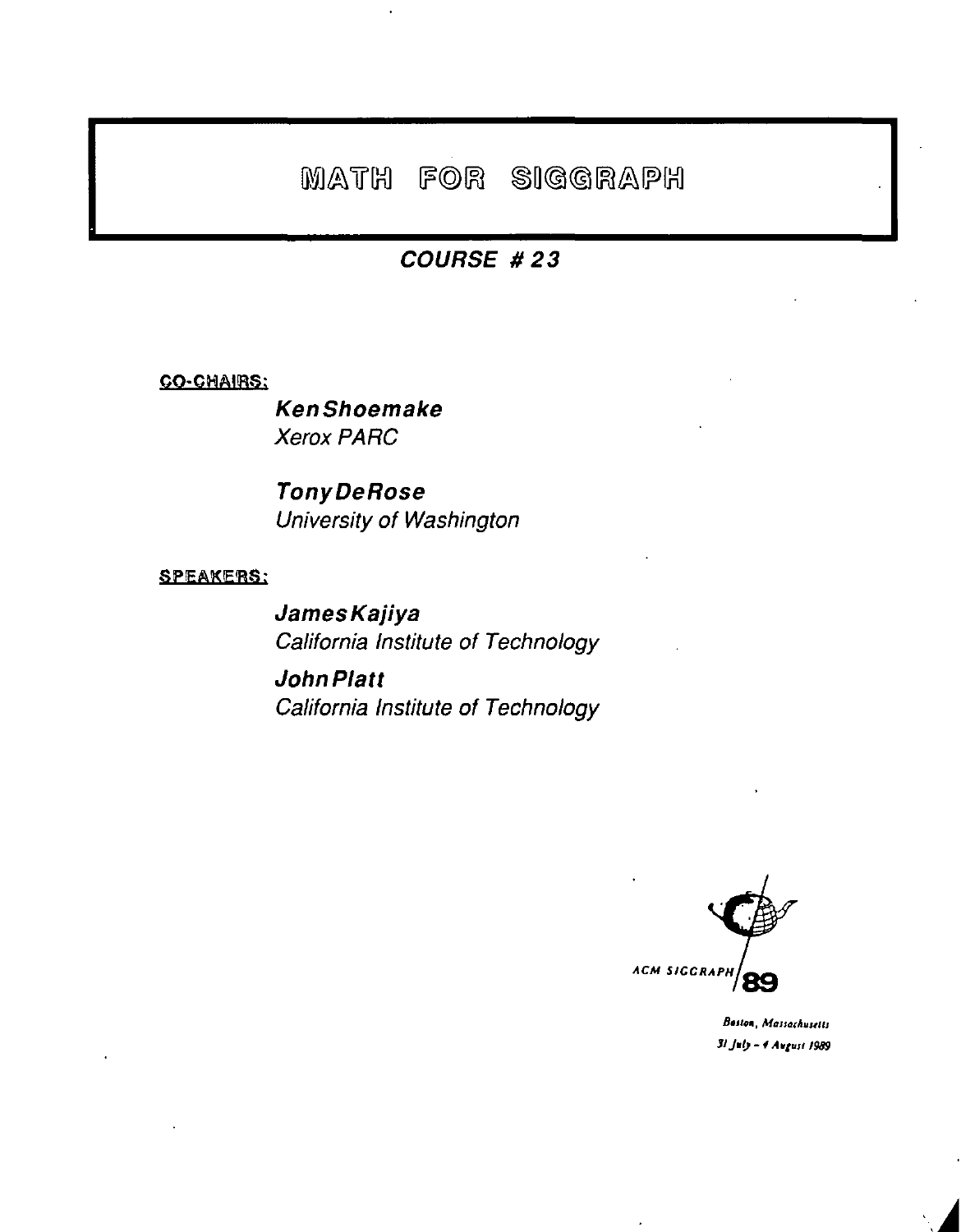#### **Math for SIGGRAPH**

### **Introduction**

I hope you will enjoy this new course. and profit from these notes after the lectures are over. Each of the speakers has worked for some time with the topics they are presenting. The level of presentation varies from elaborate to brisk. but always aims to convey the essentials. the core concepts and intuitions behind the math.

Some of the papers in these notes have not been published elsewhere. and some are hard to obtain. This is a chronic problem. caused in part by the restrictions of the SIGGRAPH Proceedings. So enjoy.

The first topic is digital transforms and filters. The presentation is an attempt at merging my experience in the digital audio realm with the needs of computer graphics. Every raster image incorporates this theory, which I consider core material. Unfortunately. the usual presentations are designed for either engineering or image processing students. not computer graphicists. This is an alternative to those expositions. which. hopefully. is more accessible.

The second topic is affine and Euclidean geometry, more core material. Tony DeRose has successfully taught students at the University of Washington using this alternative to the more common. but also more confusing. "everything is a homogeneous matrix" approach. This is followed by a presentation of some recent results by Tony and Maureen Stone. using affine transformations to help classify cubic curves.

Next. Jim Kajiya presents an introduction to differential geometry, based on a course he has taught at Caltech for the last two years. Jim is noted for his facility with less familiar math. and differential geometry certainly qualifies in that category for most computer graphicists. While this material obviously applies to the curves and surfaces used for modeling, it is also of use for differential equations of motion. This is perhaps the most difficult material in the course. but a worthwhile investment.

From that foundation. I will follow with a discussion of quatemions. a mathematical tool I introduced to SIGGRAPH in 1985. Quaternions are used as a parametrization of rotations. They have a rich structure. which requires differential geometry to fully appreciate. Researchers continue to find that quaternions make life easier when dealing with rotation.

The concluding speaker is John Platt. who has recently acquired his Ph.D. from Caltech. He will discuss the numerical methods needed to implement various forms of physically-based modelling and animation- his thesis topic. A conversation with John makes even the more difficult algorithms seem straightforward. Numerical analysis is another one of those essential ingredients of graphics algorithms which is too frequently neglected. with unfortunate results. To inspire you to master this material. John will end the day with a presentation of his research in using rate-controlled constraints. You can enjoy his pictures. but you won't be able to make your own without learning numerical methods.

- Ken Shoemake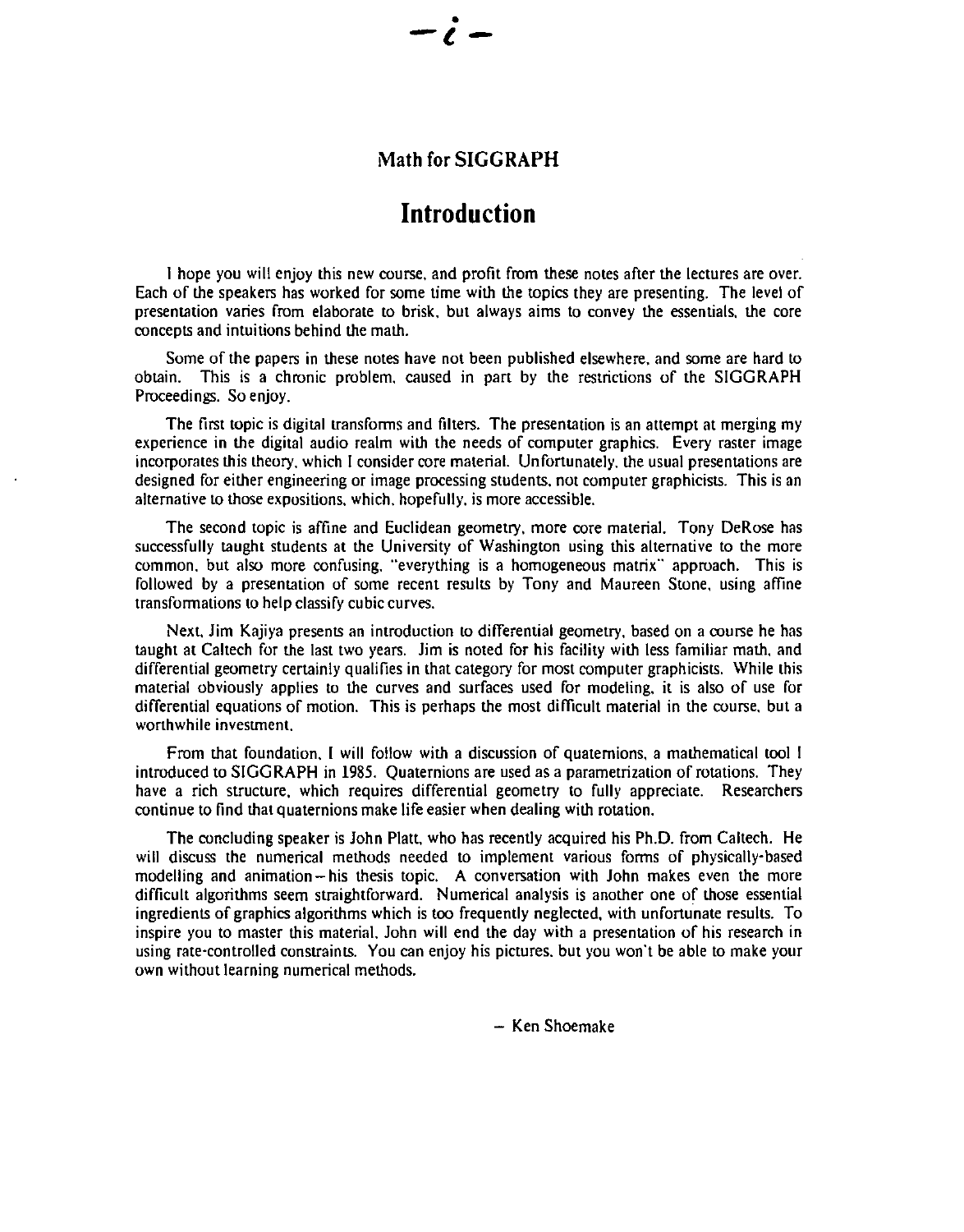# $-ii -$

## Math for SIGGRAPH

## **Schedule**

 $\sim$ 

| 8:30  | Shoemake      | Introduction and overview      |
|-------|---------------|--------------------------------|
| 8:45  | Shoemake      | Digital transforms and filters |
| 10:15 |               | <b>Break</b>                   |
| 10:30 | DeRose        | Coordinate-free geometry       |
| 11:40 | <b>DeRose</b> | Characterizing cubic curves    |
| 12:00 |               | Lunch                          |
| 1:30  | Kajiya        | Differential geometry          |
| 2:50  | Shoemake      | Quaternions                    |
| 3:30  |               | <b>Break</b>                   |
| 3.45  | Platt         | Numerical methods              |
| 4:40  | Platt         | Rate-controlled constraints    |
| 5:00  |               | <b>END</b>                     |